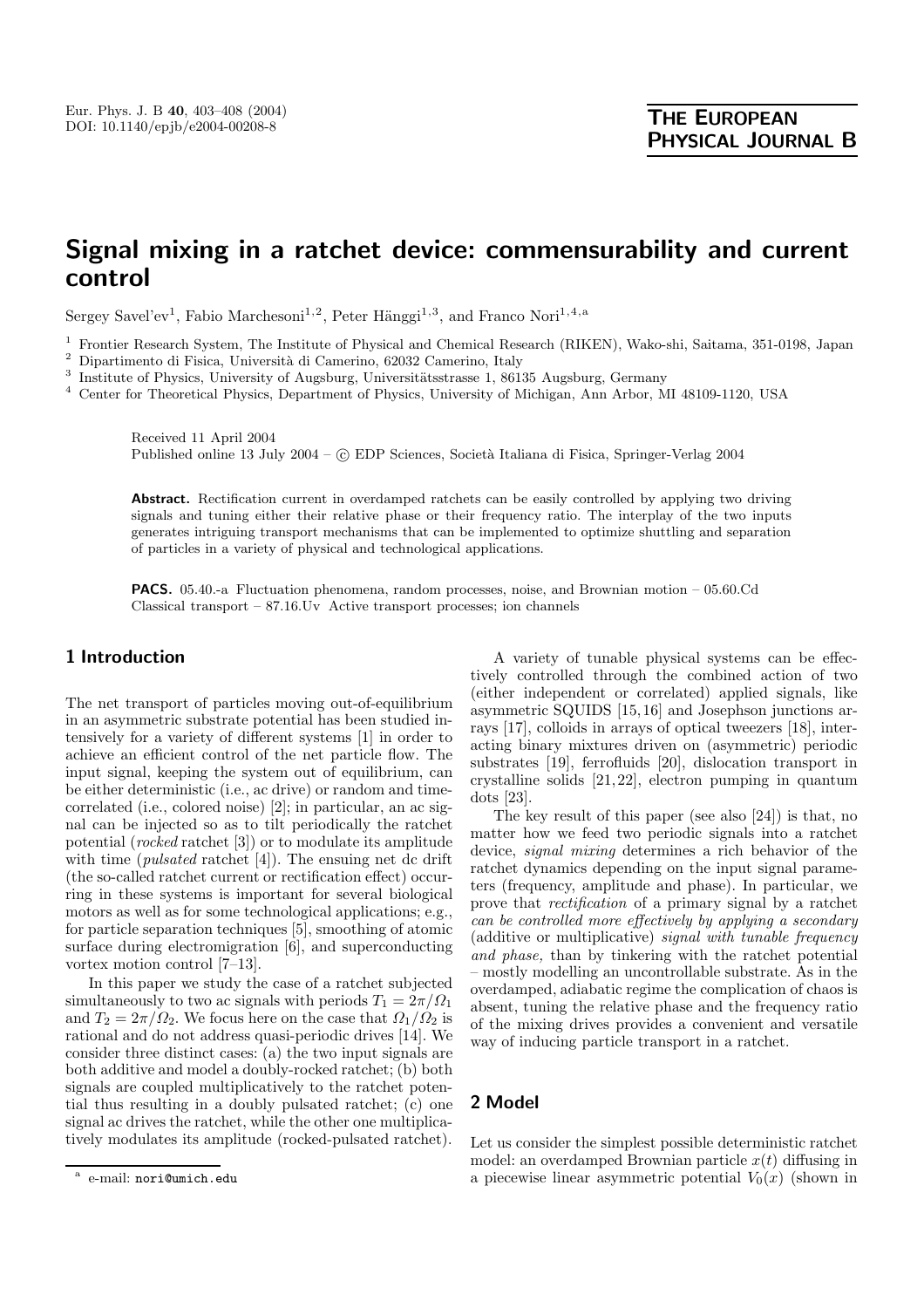404 The European Physical Journal B

Fig. 1a). Two rectangular input signals,

$$
A_i(t) = A_i \operatorname{sgn}[\cos(\Omega_i t + \phi_i)] \tag{1}
$$

with  $i = 1, 2, A_i \geq 0$ , and sgn[...] denoting the sign of its argument [... ], act on the particle according to the Langevin equation

$$
\dot{x} = -V'(x, t) + A_a(t) + \xi(t), \tag{2}
$$

where  $\xi(t)$  is a stationary Gaussian white noise with  $\langle \xi(t) \rangle = 0$  and  $\langle \xi(t) \xi(0) \rangle = 2D\delta(t)$ , and

$$
V(x,t) = V_0(x)[1 + A_m(t)].
$$
\n(3)

Note that the noise strength  $D$  is proportional to the temperature, i.e.,  $D \propto T$ . Equation (1) allows two distinct ways of coupling an additional control signal  $A_2(t)$  to a rocked ratchet driven by  $A_1(t)$ :

(a) doubly-rocked ratchet:

$$
A_m(t) = 0, \quad A_a(t) = A_1(t) + A_2(t); \tag{4}
$$

(b) doubly-pulsated ratchet

$$
A_a(t) = 0, \quad A_m(t) = A_1(t) + A_2(t) \tag{5}
$$

with  $A_1 + A_2 \leq 1$ 

(c) rocked-pulsated ratchet:

$$
A_a(t) = A_1(t), \quad A_m(t) = A_2(t) \tag{6}
$$

with  $A_2 \leq 1$ .

In our analytical discussion we assume that Brownian relaxation takes place on a much shorter time scale than either both periods  $T_1$  and  $T_2$  (fully adiabatic), or one period,  $T_1$  or  $T_2$  (partially adiabatic). We also present results for the fully non-adiabatical case when both periods are comparable with relaxation time. Without loss of generality, adopting a piecewise linear substrate potential  $V_0(x)$ , like in Figure 1a, greatly simplifies our presentation.

Our results are obtain by using three different approaches.

- **–** Direct simulation of the Langevin equation (2).
- **–** Fully adiabatic calculations based on the Fokker-Planck equation for the probability density  $P(x, t)$ (see, e.g., [1]):

$$
\frac{\partial P}{\partial t} = \frac{\partial}{\partial x} \left\{ (V_0' \left[ 1 + A_m \right] - A_a) P + D \frac{\partial}{\partial x} P \right\}.
$$
 (7)

This equation can be rewritten in a fully adiabatic approximation as

$$
j_{\text{inst}}(A_a(t), A_m(t)) = (V'_0 \left[1 + A_m\right] - A_a) P + D \frac{\partial}{\partial x} P,
$$
\n(8)

where the current  $j_{inst}(t)$  corresponds to the Stratonovich solution and depends on the instantaneous values of  $A_a$  and  $A_m$  (see, e.g., [1]). The average over the smallest common period  $\tilde{T}$  for both applied signals is obtained by numerical integration:

$$
j = \frac{1}{\tilde{T}} \int_0^{\tilde{T}} j_{\rm dc}(A_a(t), A_m(t)) dt.
$$
 (9)

**–** Analytical calculations developed for several special cases.

### **3 Doubly-rocked ratchet**

## **3.1 Fully adiabatic limit**

The advantage of taking the *fully adiabatic* limit  $(\Omega_1,$  $\Omega_2 \to 0$ ) is that the output  $j(\Omega_1, \Omega_2, A_1, A_2)$  of a doubly rocked ratchet is expressible analytically in terms of the current  $j_R(A)$  of the well-studied one-frequency rocked ratchet [3], corresponding to setting  $A_1 = A$ ,  $A_2 = 0$  with  $\Omega_1 \rightarrow 0$  (Fig. 1b). Note that here  $j_R(A)$  is a symmetric function of A,  $j_R(A) = A[\mu(A) - \mu(-A)]/2$ , where  $\mu(A)$  is the mobility of an overdamped particle running down the tilted ratchet potential  $V_0(x) - Ax$ . By inspecting Figure 1c, one concludes that the overall ratchet current  $j(\Omega_1, \Omega_2, A_1, A_2)$  results from the interplay of the two usual one-frequency currents,  $j_R(A_1 + A_2)$  and  $j_R(A_1 - A_2)$ , driven by the ac amplitudes  $A_1 + A_2$  and  $A_1 - A_2$ , respectively. That is

$$
j(\Omega_1, \Omega_2 = \Omega_1 \frac{2m-1}{2n-1}, A_1, A_2) = j_{\text{avg}}(A_1, A_2)
$$

$$
-\frac{(-1)^{m+n} p(\Delta_{n,m})}{(2m-1)(2n-1)} \Delta j(A_1, A_2),
$$

$$
j(\Omega_1, \Omega_2 \neq \Omega_1 \frac{2m-1}{2n-1}, A_1, A_2) = j_{\text{avg}}(A_1, A_2), \quad (10)
$$

with  $\Delta_{n,m} = (2n-1)\phi_2 - (2m-1)\phi_1$ , mod $(2\pi)$ ,

$$
j_{\text{avg}}(A_1, A_2) = \frac{1}{2} [j_R(A_1 - A_2) + j_R(A_1 + A_2)], \quad (11)
$$

$$
\Delta j(A_1, A_2) = \frac{1}{2} [j_R(A_1 - A_2) - j_R(A_1 + A_2)], \quad (12)
$$

for any integers m, n and  $m > n$ . The  $\phi_1$ ,  $\phi_2$  modulation is fully described by the multiplicative phase factor

$$
p(\phi) = \frac{|\pi - \phi|}{\pi} - 0.5.
$$
 (13)

We make now a few relevant remarks;

- 1. The doubly rocked ratchet current (in the fully adiabatic limit) is insensitive to  $\Omega_1$ ,  $\Omega_2$ , unless  $\Omega_2/\Omega_1$  =  $\left(\frac{2m-1}{2n-1}\right)$ . Its intensity coincides with the "baseline" value  $j_{\text{avg}}(A_1, A_2)$  of equation (11); spikes with decreasing amplitude  $\Delta j(A_1, A_2)/(2m-1)(2n-1)$ show up at the higher odd fractional harmonics;
- 2. The sign of the spike factor  $\Delta j(A_1, A_2)$  is sensitive to the signal amplitudes  $A_1$ ,  $A_2$ . For instance, if we choose  $A_1$ ,  $A_2$  so that  $A_1 + A_2$  and  $|A_1 - A_2|$  fall onto the rising (decaying) branch of  $j(A)$  in Figure 1b, then  $\Delta j(A_1, A_2)$  is negative (positive) (see, Figs. 2a and b);
- 3. The current spikes at  $\Omega_2/\Omega_1 = (2m-1)/(2n-1)$  depend on the initial value of  $\phi_2$ , and for a fixed  $\phi_1$ , their amplitude oscillates proportional to the modulation factor  $p(\Delta_{n,m})$  (see, Figs. 2a and c).

All these properties are illustrated in Figure 2, where results from numerical simulation are displayed. We remark that the overall sign of our doubly rocked ratchet is always determined by the polarity of  $V_0(x)$  (positive in Fig. 1a), as  $|\Delta j(A_1, A_2)| < |j_{\text{avg}}(A_1, A_2)|$  for any choice of  $A_1, A_2$ .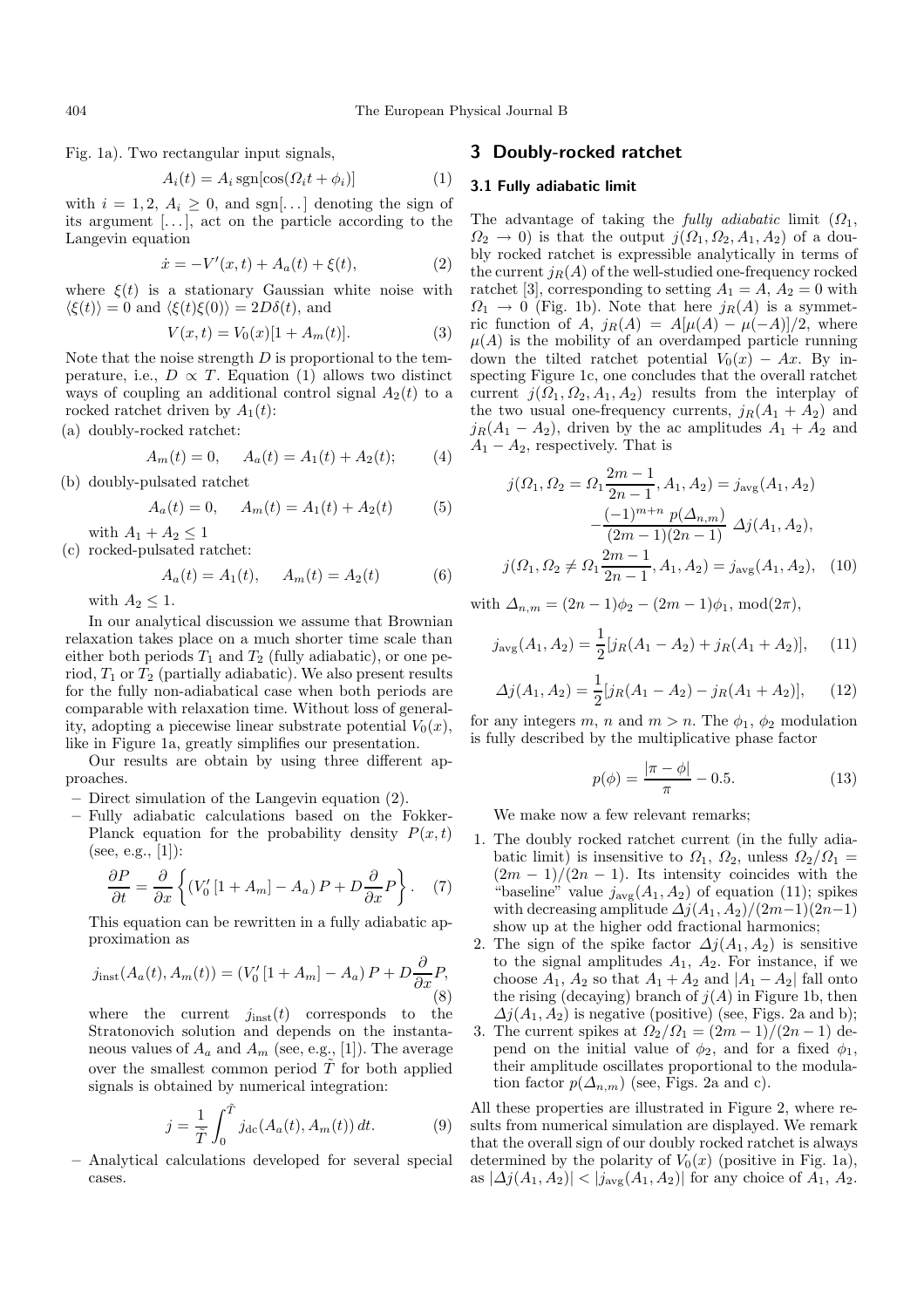

**Fig. 1.** (a) Ratchet potentials. High <sup>V</sup><sup>+</sup> and low <sup>V</sup>*<sup>−</sup>* barrier configurations of the modulated potential  $V(x, t)$ , i.e.  $V_{\pm}(x) =$  $V_0(x)(1\pm A_2)$  (dashed  $V_+$  and dotted  $V_-\$  curves) with  $A_2=0.5$ . Reference ratchet potential (solid curve):  $V_0(x) = qx/l_1$  for  $0 < x < l_1; = q - q(x - l_1)/l_2$  for  $l_1 < x < l = l_1 + l_2$ , with  $q = 1, l_1 = 0.9$ , and  $l = 1$ ; the barrier height  $\Delta V_0$  coincides with q. (b) Response curve  $j_R(A)$  of the potential  $V_0(x)$  driven by a rectangular force  $A_1(t)$  with  $A_1 = A(A_2 = 0)$  in the adiabatic limit  $\Omega_1 \to 0$  at zero temperature  $D = 0$  (dashed curve), and low temperature  $D/\Delta V_0 = 0.05$  (solid curve). (c) Input signals  $A_1(t)$  (solid), and  $A_2(t)$  (dashed) with  $\Omega_2 = 3\Omega_1$  (right panel) and  $\Omega_2 = 2\Omega_1$  (left panel); also:  $\phi_1 = \phi_2 = 0$ ,  $A_1 = 1$ , and  $A_2 = 0.9.$ 

#### **3.2 Partially adiabatic limit**

In the *partially adiabatic* regime, where only one frequency tends to zero (say,  $\Omega_1 \rightarrow 0$ ) multiple current inversions are possible (Fig. 3). The underlying mechanism hinges on the step structure of the one-frequency rocked ratchet current of particles, travelling in a tilted potential  $V_0 \neq |A_1|x$ , for the non-adiabatic regime, where  $\Omega_2$  is small but finite [3]. For instance, in the limit  $\Omega_1 \rightarrow 0$  the net current of the doubly-rocked ratchet (a) can be easily approximated to

$$
j(\Omega_1 \ll \Omega_2, A_1, A_2) = \frac{1}{2} [j_+(\Omega_2, A_2) + j_-(\Omega_2, A_2)], \tag{14}
$$

where  $j_{\pm}(\Omega_2, A_2)$  is the average current across the static tilted ratchet potential  $V_0(x) \mp |A_1|x|$  driven by the rectangular signal  $A_2(t)$ . Note that for  $\Omega_2 \gg \Omega_1$  the commensuration spikes (10) can be neglected as they decay proportional to  $\Omega_1/\Omega_2$ .



**Fig. 2.** Rectified current in a doubly-rocked ratchet with  $V_0(x)$ as in Figure 1a and driven by two rectangular signals  $A_1(t)$ ,  $A_2(t)$  and temperature or noise  $D = 0.6$ . (a) Numerical simulations for  $\phi_1 = \phi_2 = \pi$  and  $\Omega_1 = 0.01$  (open circles) and fully adiabatic approximation (solid squares). The amplitudes of the driving forces are chosen in a rising interval of the one-frequency rocked ratchet current  $j_R$ , namely,  $A_1 = 3$  and  $A_2 = 2$ . (b) The same as in (a) but for amplitudes  $A_1 = 17$  and  $A_2 = 8$  which correspond to the decreasing amplitude interval of  $j_R$ .  $\Omega_1$  was kept constant and  $\Omega_2$  increased. In agreement with the derived equations (10–12), the spikes of the currents in (a) and (b) are inverted. (c) The same as in (a) but for different phases of driving signals:  $\phi_1 = \phi_2 = 3\pi/2$ . Spikes in (a) and (c) evolve in agreement with the modulation factor  $p(\Delta_{n,m})$ 

In order to clarify the resulting current structure (14), in Figure 3 we consider the simplified case  $A_1 = A_2 \equiv A$ and  $\widetilde{Q}_2 \gg \Omega_1$ . During one half of the longer period  $T_1/2$ , the total ac force  $A_a(t)$  switches many times either between 0 and 2A, or between 0 and  $-2A$  with frequency  $\Omega_2$ . We also assume that the higher forcing frequency  $\Omega_2$ is lower than the deterministic relaxation rate  $\Omega_q = \pi q/l_1^2$ , i.e., the Brownian particle reaches a  $V_0(x)$  minimum during each half period  $T_2/2$  when  $A_a(t) = 0$ . As a consequence, the particle moves an integer number of unit cells l during each short period  $T_2$ . A straightforward analytical calculation of the average particle velocity to the right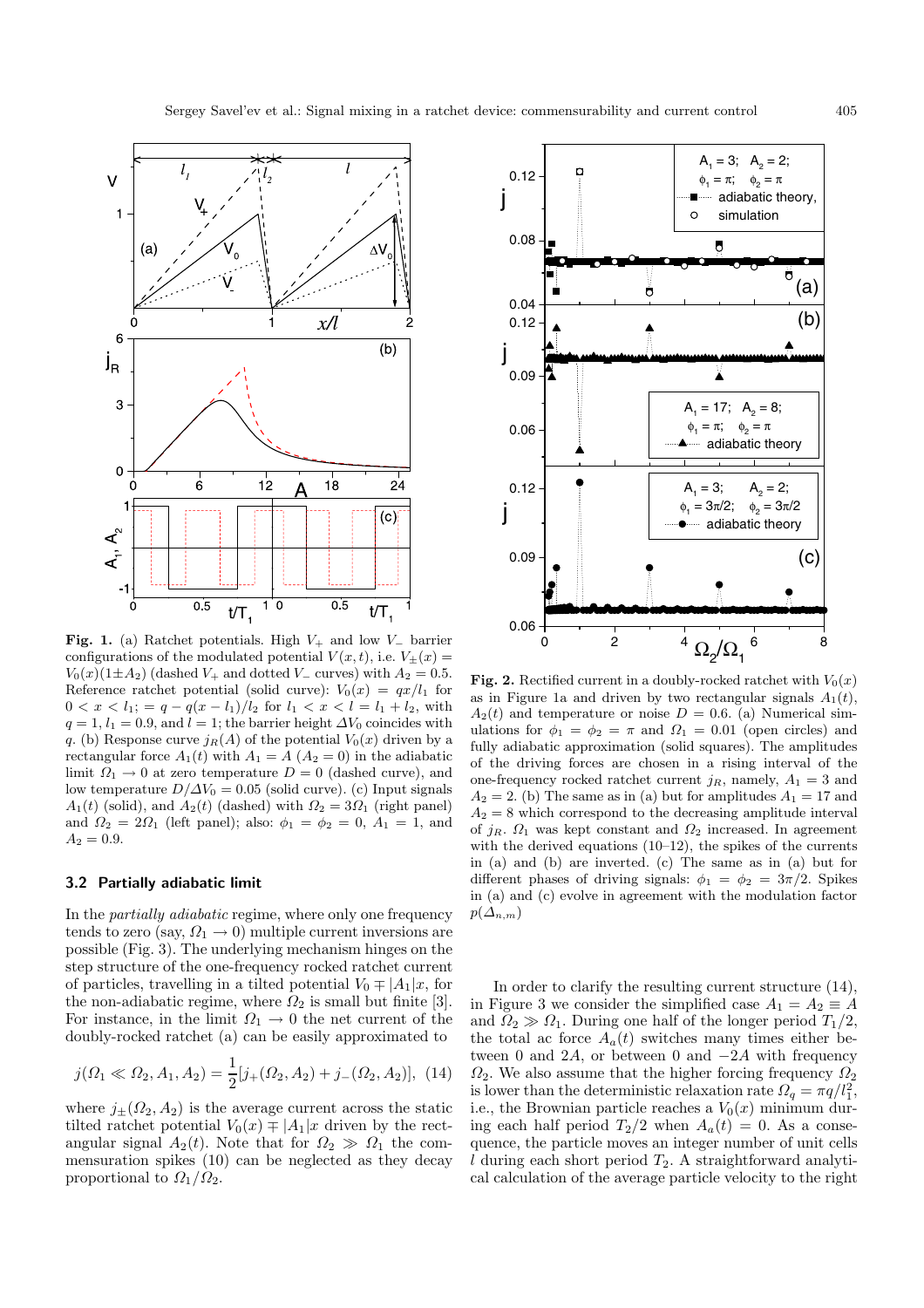

**Fig. 3.** Rectified current in the doubly-rocked ratchet with  $T_1 = 10^3, T_1/T_2 = 240.$  Potential parameters are  $q = 0.4$ ,  $l_1 = 0.7$ , and  $l = 1$ . (a) Simulation data for  $A_1 = A_2 = A$ ,  $D =$ 0 (red solid triangles), 5 <sup>×</sup> <sup>10</sup>*−*<sup>3</sup> (blue dots), 0.05 (pink open triangles). The black solid curve with steps is our analytical prediction for  $D = 0$  (see text). Inset in (a): blow-up of all curves in the dashed window of (a). (b) Simulation data for  $A_2 = 0.9A_1, A_1 = A, D = 0.005$  (thin (red) curve) and  $D =$ 0.02 (thick (black) curve). Inset in (b): blow-up of the thin curve  $(D = 0.005)$ .

(left) yields

$$
v_{\pm}(A) = \pm n l / T_2 \quad \text{for} \quad A_{\pm}^{(n+1)} < A < A_{\pm}^{(n)} \tag{15}
$$

and

$$
v_{\pm}(A) = 0, \quad \text{for } A < A_{\pm}^{(1)}, \tag{16}
$$

with

$$
A_{\pm}^{(n)} = \frac{1}{2} \left\{ \frac{(2n-1)l \pm \delta l}{2T_2} \mp f_{\text{differ}} \right\} + \sqrt{\left[ \frac{(2n-1)l \pm \delta l}{2T_2} \pm f_{\text{differ}} \right]^2 + \frac{Q^2}{l_1 l_2} + \frac{2Q}{T_2}} \right\}, \quad (17)
$$

 $f_{\text{differ}} = Q \delta l/(2l_1 l_2)$ , and  $\delta l = l_1 - l_2$ . The analytical expression  $j = (v_+(A)+v_-(A))/2$  for the ratchet current compares very well with the simulation data displayed in Figure 3a. We notice that on increasing A the resulting ratchet current develops a negative tail made of entrained rectangular teeth of the same size. Such a negative tail persists in the presence of noise, although the teeth get gradually suppressed, thus implying, at variance with the fully adiabatic limit, a robust inverted output signal.

Finally, for  $A_2/A_1 < 1$  the particle current j depends on the driving amplitude in a much more complicated manner, though still expressible in terms of equation (14). For a small relative difference of ac amplitudes,  $A_1 - A_2 \ll A_1$ , the current  $j(A)$  exhibits multiple current inversions, as seen in Figure 3b. Noise smooths out the sharp peaks in  $j(A)$  (Figs. 3a and b).

## **4 Doubly-pulsated ratchet**

Here the Brownian particle diffuses in a pulsated potential  $V(x, t)$ , whose amplitude switches among four different values  $\Delta V_0(1 - A_1 - A_2)$ ,  $\Delta V_0(1 + A_1 - A_2)$ ,  $\Delta V_0(1 A_1+A_2$ , and  $\Delta V_0(1+A_1+A_2)$ . As  $m>n$ , let us consider the two time-dependent potentials  $V_0(x)[1 - A_1 + A_2(t)],$ for the half cycle  $A_1(t) = -A_1$ , and  $V_0(x)[1 + A_1 + A_2(t)],$ for the remaining half cycle  $A_1(t) = A_1$ : They are both pulsated at the higher frequency  $\Omega_2$  and, therefore, sustain positive currents,  $j_{p1}(A_2)$  and  $j_{p2}(A_2)$ , respectively (proportional to  $\Omega_2^2$  for  $\Omega_1 \to 0$ , e.g., [1]). Following the approach outlined in the previous case (a), and guided by the plots of  $A_1(t)$ ,  $A_2(t)$  in Figure 1c, one concludes that equation (10) applies to the present case, too, after replacing definition (11) with

$$
j_{\text{avg}}(A_1, A_2) = \frac{1}{2} \left[ j_{p1}(A_2) + j_{p2}(A_2) \right]. \tag{18}
$$

Note that here the sign of  $j_{\text{avg}}$  is reversed with respect to case (a). For  $\Omega_2 = (2m-1)\Omega_1$  one recognizes immediately the existence of an odd harmonics structure in the spectrum of the ratchet current, but, at variance with equation (10), no obvious factorization between the  $A_1$ ,  $A_2$  dependence and  $m$ ,  $\phi_2$  modulation could be derived, as the adiabatic approximation is no longer tenable here. Nevertheless, even in this case, the spike amplitudes are still inversely proportional to the ratio  $\Omega_2/\Omega_1$ . Numerical simulations in Figure 4 support these predictions.

#### **5 Rocked-pulsated ratchet**

The mixing of an additive and a multiplicative signal provides a *control mechanism* of potential interest in device design. In the *fully adiabatic* limit, the ac driven Brownian particle can be depicted as moving back and forth over two alternating ratchet potentials

$$
V_{\pm}(x) = V_0(x)(1 \pm A_2). \tag{19}
$$

Both potential configurations  $V_{\pm}(x)$  are capable of rectifying the additive driving signal  $A_1(t)$ ; the relevant net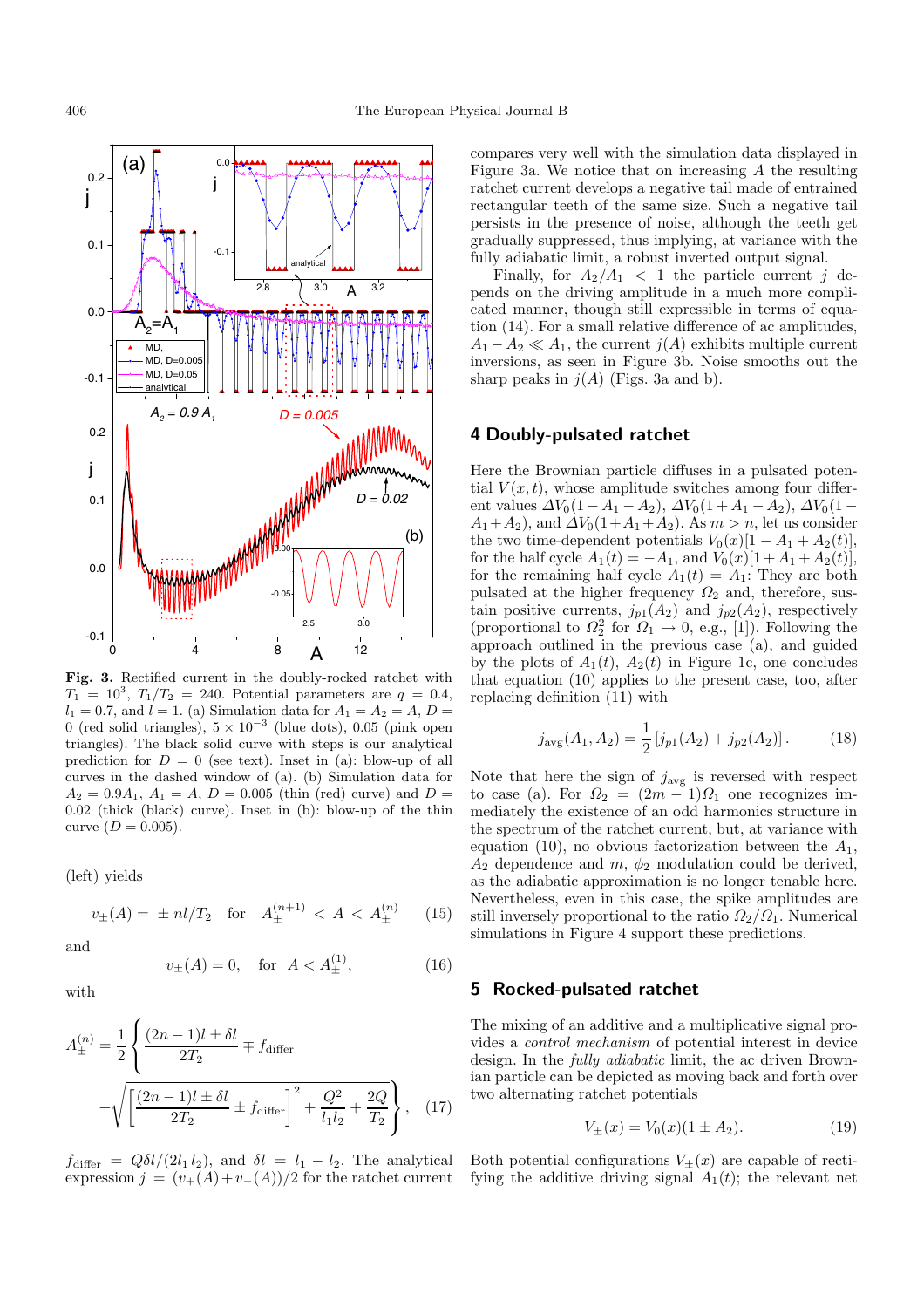

**Fig. 4.** Rectified current in the doubly pulsated ratchet of Figure 1a driven by two square-wave signals  $A_1(t)$ ,  $A_2(t)$  with  $\phi_1 = \phi_2 = \pi$  and  $A_1 = A_2 = 0.5$  (molecular dynamics simulation). Other parameter values:  $q = 2$ ,  $l_1 = 0.9$ ,  $l = 1$  and  $D = 0.6$ .

currents  $\bar{j}_{\pm}(A_1)$  are related to the curve  $j_R(A)$  plotted in Figure 1b:

$$
\bar{j}_{\pm}(A_1) = (1 \pm A_2) j_R \left[ \frac{A_1}{1 \pm A_2} \right],
$$
  
with  $D \to D/(1 \pm A_2)$ . (20)

On separating the time interval  $(2n-1)T_1$  into an uncorrelated sequence of  $(2m - 1)$  shorter driving cycles  $T_2$  along  $V_{\pm}(x)$  (we assumed  $m>n$ , see Fig. 1c), one eventually casts the total ratchet current in the form (10) with

$$
j_{\text{avg}}(A_1, A_2) = (1/2)[\bar{j}_{-}(A_1) + \bar{j}_{+}(A_1)], \qquad (21)
$$
  

$$
\Delta j(A_1, A_2) = (1/2)[\overline{v}_{-}(A_1) - \overline{v}_{+}(A_1)], \qquad (22)
$$

where

$$
\overline{v}_{\pm}(A_1) = A_1[\mu_{\pm}(A_1) + \mu_{\pm}(-A_1)]/2.
$$
 (23)

We recall that in our notation  $\mu_{\pm}(A)$  is the static mobility of the tilted potentials  $V_{\pm}(x) - Ax$ .

It is easy to check that  $|\Delta j(A_1, A_2)|$  may grow larger than  $|j_{\text{avg}}(A_1, A_2)|$  and, therefore, current reversal may take place for appropriate values of the model parameters, as shown by the simulation results of Figure 5a. In fact, a relatively small modulation of the ratchet potential amplitude at low temperatures can easily reverse the polarity of the simply rocked ratchet  $V_0(x)$ . Let us consider the simplest case possible,  $\Omega_1 = \Omega_2$  and  $\phi_1 = \phi_2$ : As the ac drive points in the "easy" direction of  $V_0(x)$ , namely to the right, the barrier height  $V(x, t)$  is set at its maximum value  $\Delta V_0(1+A_2)$ ; at low temperatures the Brownian particle cannot overcome it within a half acdrive period  $T_1/2$ . In the subsequent half period the driving signal  $A_1(t)$  changes sign, thus pointing against the steeper side of the  $V(x,t)$  wells, while the barrier height drops to its minimum value  $\Delta V_0(1 - A_2)$ : Depending on the value of  $\Delta V_0/D$ , the particle may have a better chance



**Fig. 5.** (a) Rectified current in a rocked-pulsated ratchet in the fully adiabatic regime. Additive signal  $A_1(t)$ , with  $A_1 = 4$  and  $\Omega_1 = 0.01$ , and modulating signal  $A_2(t)$ , with  $A_2 = 0.5$ ; both signals are in-phase:  $\phi_1 = \phi_2 = \pi$ ; noise level:  $D = 0.4$ .  $V_0(x)$ parameters are:  $q = 2$ ,  $l_1 = 0.9$ ,  $l = 1$ . (b) Rectified current in a rocked-pulsated ratchet in the partially adiabatic regime. Drive parameters:  $T_1 = 10^3, T_1/T_2 = 600, \phi_1 = \phi_2 = 0, A_2 = 1$ (black dots) and 0 (solid curve);  $D = 0$ .  $V_0(x)$  parameters are:  $q = 0.75, l_1 = 0.7, l = 1.$ 

to escape a potential well to the left than to the right, thus making a current reversal possible. Of course, the net current may be controlled via the modulation parameters  $A_2$ and  $\phi_2$ , too.

For both the doubly-rocked and rocked-pulsated ratchets, equation (10) is symmetric under  $m \leftrightarrow n$  exchange; this implies that, as long as the fully adiabatic approximation is tenable, each spectral spike  $(m, n)$  of the ratchet current is mirrored by a spike  $(n, m)$  of equal strength (see Figs. 2 and 5). This is not true, e.g., in the *partially adiabatic* regime, where the dynamics depends critically on whether  $\Omega_1/\Omega_2$  or  $\Omega_2/\Omega_1$  tends to zero.

In the partly adiabatic limit  $\Omega_2 \ll \Omega_1$ , additional current inversions are observed for the rocked-pulsated ratchet (Fig. 5b). In order to understand the mechanism of the negative-current rectangular-shape peaks for small driving amplitudes  $A$ , let us consider the simplest possible case when  $A_2 = 1$ , i.e., the potential  $V(x, t)$  is switched off completely during the "idle" half of the shorter period